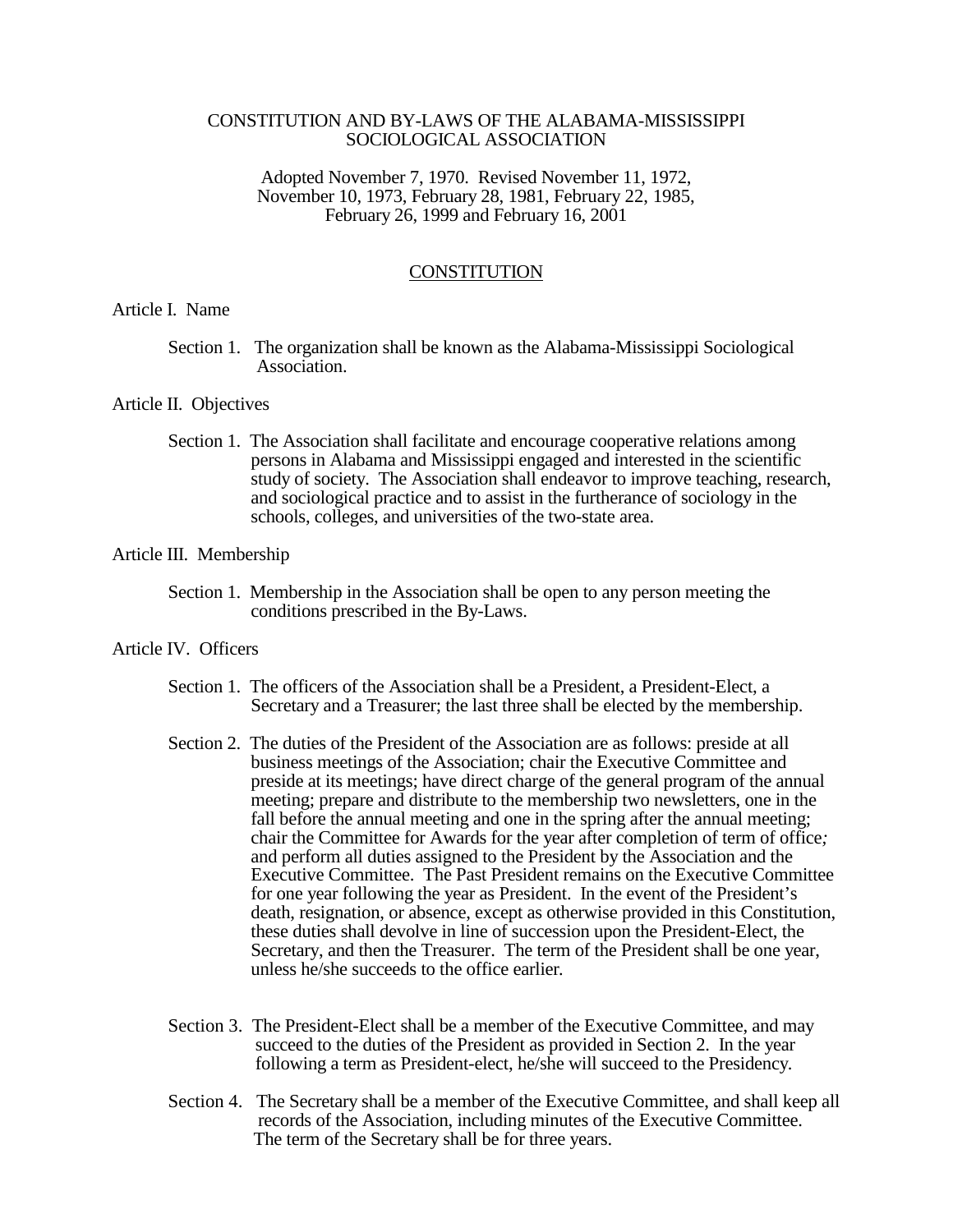Article IV. Officers (Continued)

- Section 5. The Treasurer shall be a member of the Executive Committee, and shall receive, have custody of, and disburse the funds of the Association in accordance with the wishes of the Association, keeping all necessary records of these transactions. The term of the Treasurer shall be for three years.
- Section 6. The officers shall assume their positions at the conclusion of the business session of the annual meeting.

Article V. Executive Committee

- Section 1. The governing body of the Association, subject only to the membership of the Association, shall be an Executive Committee, composed of the officers, the immediate past president, and six members-at-large, three from each state. They shall be nominated by the Nominating Committee and elected by the Association.
- Section 2. The Executive Committee shall have charge of the general interests of the Association, shall call regular and special meetings of the Association, and shall have power to fill all vacancies not otherwise provided for, such appointees to hold office until the next annual meeting.
- Section 3. The President of the Association shall be Chair of the Executive Committee, and the Secretary of the Association shall be Secretary of the Executive Committee.
- Section 4. The terms of Members-at-Large shall be for three years. The terms shall be staggered so two Members-at-Large, one from each state, are elected each year*.* Members-at-Large are to attend all meetings of the Executive Committee.
- Section 5. With the consent of a majority of the Executive Committee, the President may appoint a replacement for any member of a committee who is inactive. The appointed member shall be from the same state as the inactive member and shall serve for the remainder of that member's term. "Inactive" means that the member, without providing an acceptable explanation, has failed to participate in the work of the Executive Committee.

# Article VI. Archivist

 Section 1. The Archivist is responsible for collecting, organizing, and maintaining the records and documents of the Association. The Archivist shall actively seek materials for archival purposes from the officers and membership of the Association as deemed appropriate. The Archivist shall be elected by the membership for a term of five years, after which his/her term can be renewed for additional years of service. The Archivist shall also serve as a non-voting, ex officio member of the Executive Committee.

Article VII. Communications Director

 Section 1. The Communications Director is responsible for maintaining and servicing the A-MSA Website. The Communications Director is also responsible for maintaining a current, accessible, email roster and email based electronic communication system for the A-MSA to facilitate rapid and cost effective communication between the President, the Executive Committee and the A-MSA Membership.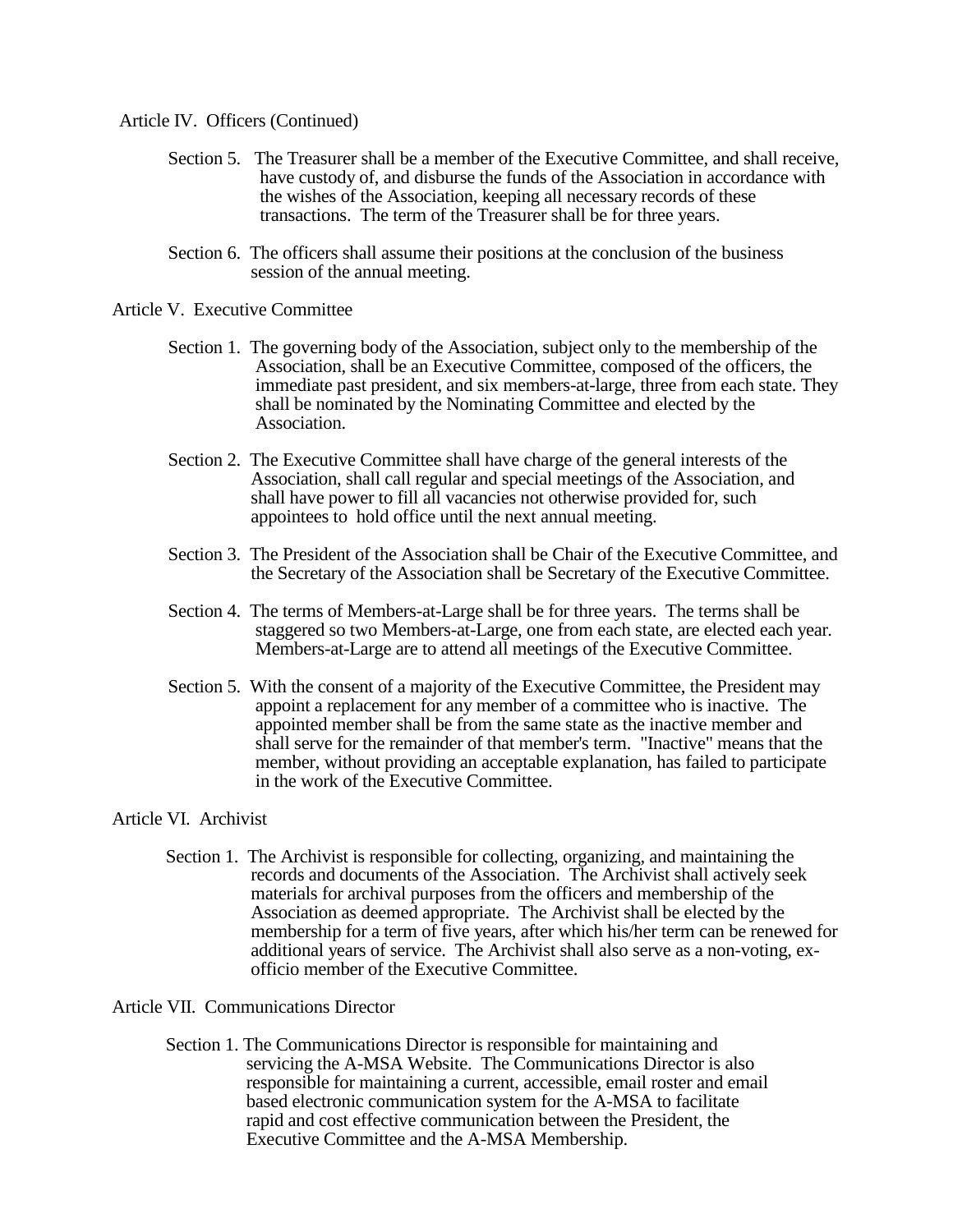### Article VII. Communications Director (Continued)

 If and when feasible, the Communications Director will also be responsible for disseminating the Fall and Spring A-MSA Newsletters Via A-MSA Website and/or email.

 The Communications Director shall be appointed by the A-MSA President with the consent of the Executive Committee for a three Year term. The Communications Director shall serve as a voting Member of the A-MSA Executive Committee.

#### Article VIII. Meetings

 Section 1. The Association shall hold an annual meeting at a time and place determined by the President in consultation with the Executive Committee, for the transaction of business, the presentation of papers, and the general discussion of sociological topics. The President shall send notification of annual meeting dates to all members at least two months before such meetings. At such meetings, the officers shall make their annual reports and the election of officers for the ensuing year shall take place. The programs of all annual meetings shall become part of the Secretary's minutes. Such members as are present at the annual meeting shall constitute a quorum. The meeting place shall alternate annually between the two states.

# Article IX. Special Funds and Endowments

Section 1. With the approval of the Association, the Executive Committee may solicit, receive, invest, and expend funds, and the income therefrom, for special purposes designed to further the interests of the Association.

## Article X. Elections

- Section 1. There shall be a Nominating Committee, consisting of six members. The Chair of the Nominating Committee is appointed by the President. The Chair then selects a committee that is representative of each state and the membership*.* This Committee shall nominate not more than two persons for each office.
- Section 2. In choosing nominees, the Nominating Committee shall maintain a balance in representation between members of each state. Nominees for President-Elect shall not be from the same state as the President. Nominees for Secretary and Treasurer shall not be from the same state as each other. Nominees for the two Member-at-Large positions shall be from different states.
- Section 3. The Nominating Committee shall present the nominations to the membership at the business session of the annual meeting. Nominations may be made from the floor. Voting shall be by secret ballot only if more than one person is nominated for an office. Election shall be by majority vote of those present and voting.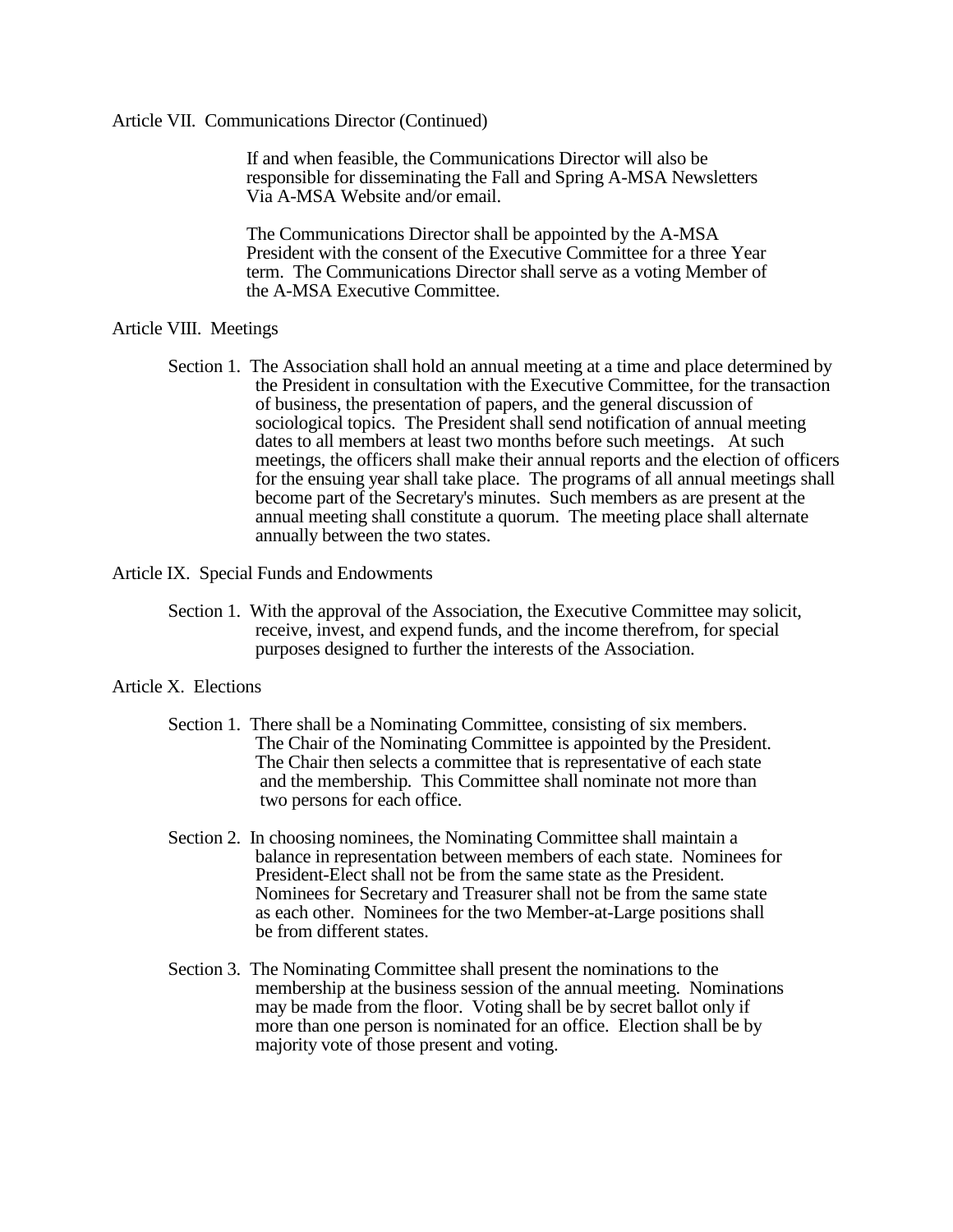# Article XI. Amendments

Section 1. Amendments to this constitution may be proposed at any time by the Executive Committee or by any member of the Association. Proposed amendments by members shall be referred to the Executive Committee for study and recommendation to the Association. The Executive Committee may submit by mailed ballot any proposed changes to the Constitution at any time between annual meetings; or if amendments are to be presented by the Executive Committee at the annual meeting, the membership shall be notified of the proposed changes at least four weeks prior to the annual meeting. Approval by two-thirds of the voting members shall be necessary for adoption.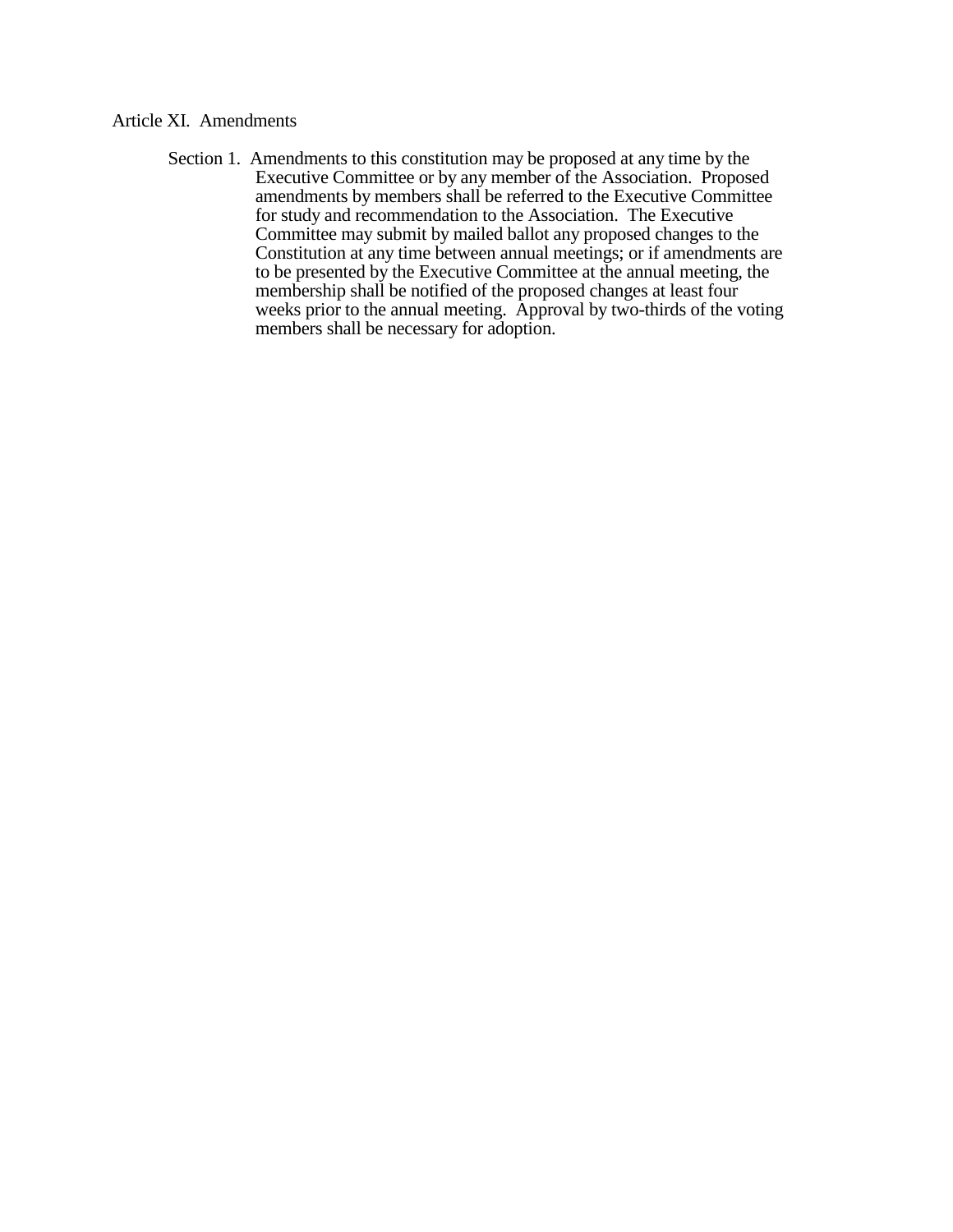# BY-LAWS

Article 1. Membership and Dues

- Section 1. The membership of the Association shall consist of two classes: Regular and Student. Dues and registration fees for the various classes of membership shall be established by a majority vote of the Association at its annual meeting, to take effect the following year.
- Section 2. Regular membership shall be open to any person in Alabama and Mississippi who holds a graduate or bachelor degree in sociology, or is engaged in professional practice in sociology; or, upon the approval of the Executive Committee, any person professionally engaged in related interest areas.
- Section 3. Student membership shall be open to any currently enrolled college student in the two states who has completed a minimum of 12 semester hours of sociology.
- Section 4. The membership year shall run from the close of one annual meeting to t the close of the next annual meeting.
- Section 5. The membership fee for the new membership year is due at the annual meeting. Dues must be paid to vote on matters before the membership, to hold office, and to participate in all other activities of the Association.
- Section 6. All persons making presentations at the Annual Meeting (e.g., papers, panels, workshops, etc.) must be current members of the Association at the time of their presentation, unless specifically invited by the President to participate in one or more activities as a guest of the Association.

# Article II. Voting

Section 1. Regular and Student members shall have voting privileges.

# Article III. Committees

- Section 1. Three months prior to the annual meeting, the President shall appoint a Chair of the Nominating Committee, who then selects six persons, three from each state.
- Section 2. The President, with the advice and consent of the Executive Committee, shall appoint committees according to the needs of the Association.

Article IV. Eligibility for Nomination and Election

Section 1. To be eligible for nomination and election to any office of the Association, one must have been a Regular member of the Association for at least one year.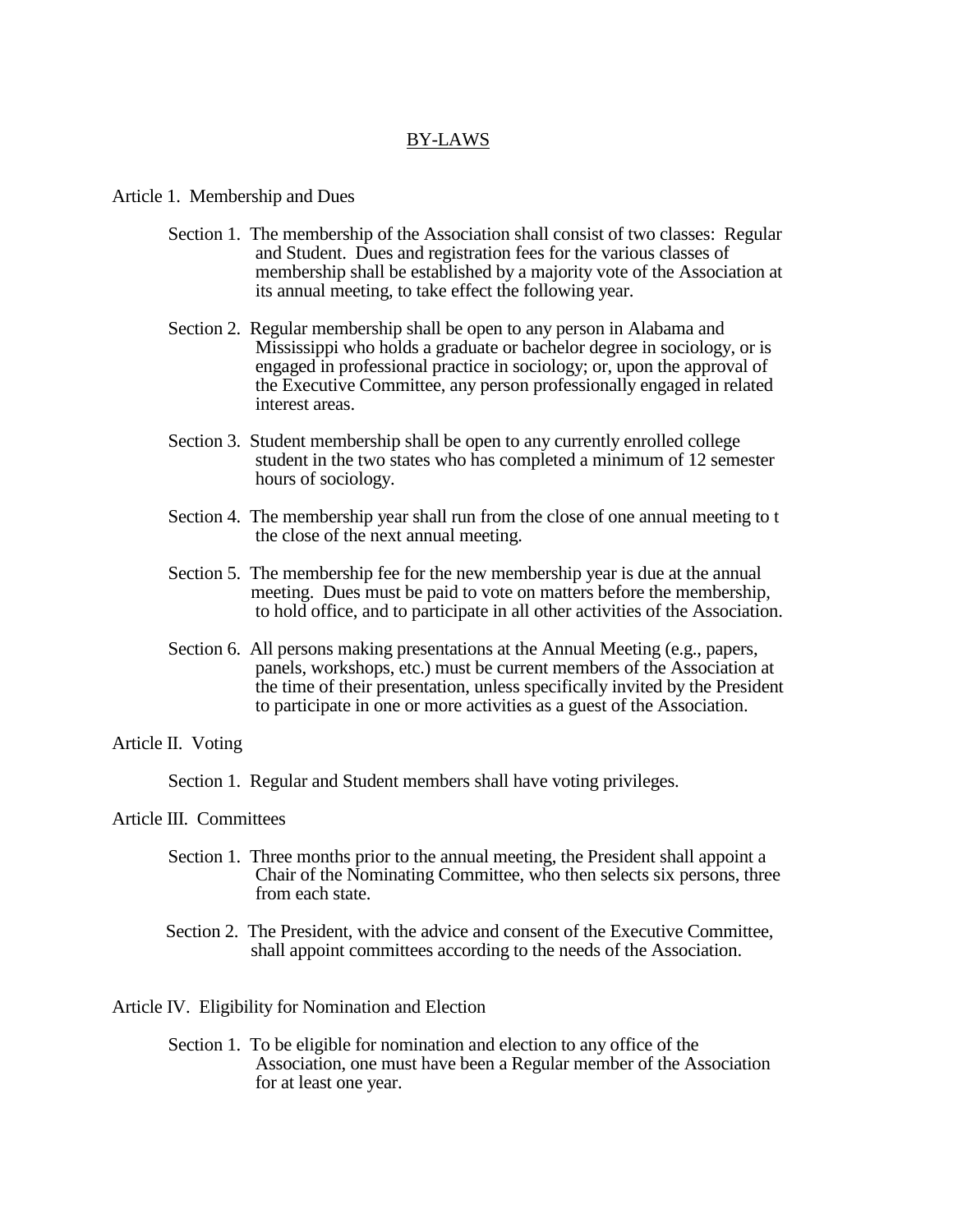## Article V. Meetings

- Section 1. It shall be the duty of the President and Executive Committee to select a place for the annual meeting.
- Section 2 All persons who attend the Annual Meeting must pay the meeting registration fee, unless specifically invited by the President to participate in one or more activities as a guest of the Association.

Article VI. Amendments

Section 1. Amendments to these By-Laws may be proposed by the Executive Committee or by any member of the Association. Proposed amendments by members shall be referred to the Executive Committee for study and recommendation to the Association. Final action may be taken at any annual meeting of the Association by a majority vote of the members present and voting.

Article VII. Other Groups and Committees

- Section 1. The Association shall encourage continuing work groups with special interests, such as the teaching of high school sociology, research and consultation on public policy issues, etc. These work groups, if they so request, shall have a designated meeting time at the Association's annual meeting. The chairs of these groups shall serve as ex-officio members of the Program Committee.
- Article VIII. Recognition and Awards
	- Section 1. The Association may present two awards to members: the Distinguished Service Award and the Outstanding Achievement Award. These awards are not necessarily presented every year, but may be presented when the membership has identified deserving recipients.
		- A. Distinguished Service Award. This recognition is given to a member of long standing who has promoted and supported the AMSA with his/her time and talents. Eligibility for this award is defined as:
			- l. Ten years or more of AMSA membership, and
			- 2. A strong record of involvement in Association governance and annual programs.
		- B. Outstanding Achievement Award. During the course of a member's professional career, there are particularly noteworthy accomplishments which bring special recognition to the sociology profession and to the AMSA. Eligibility for this award requires only that the individual has been a member of the AMSA for a minimum of six years (not continuously).